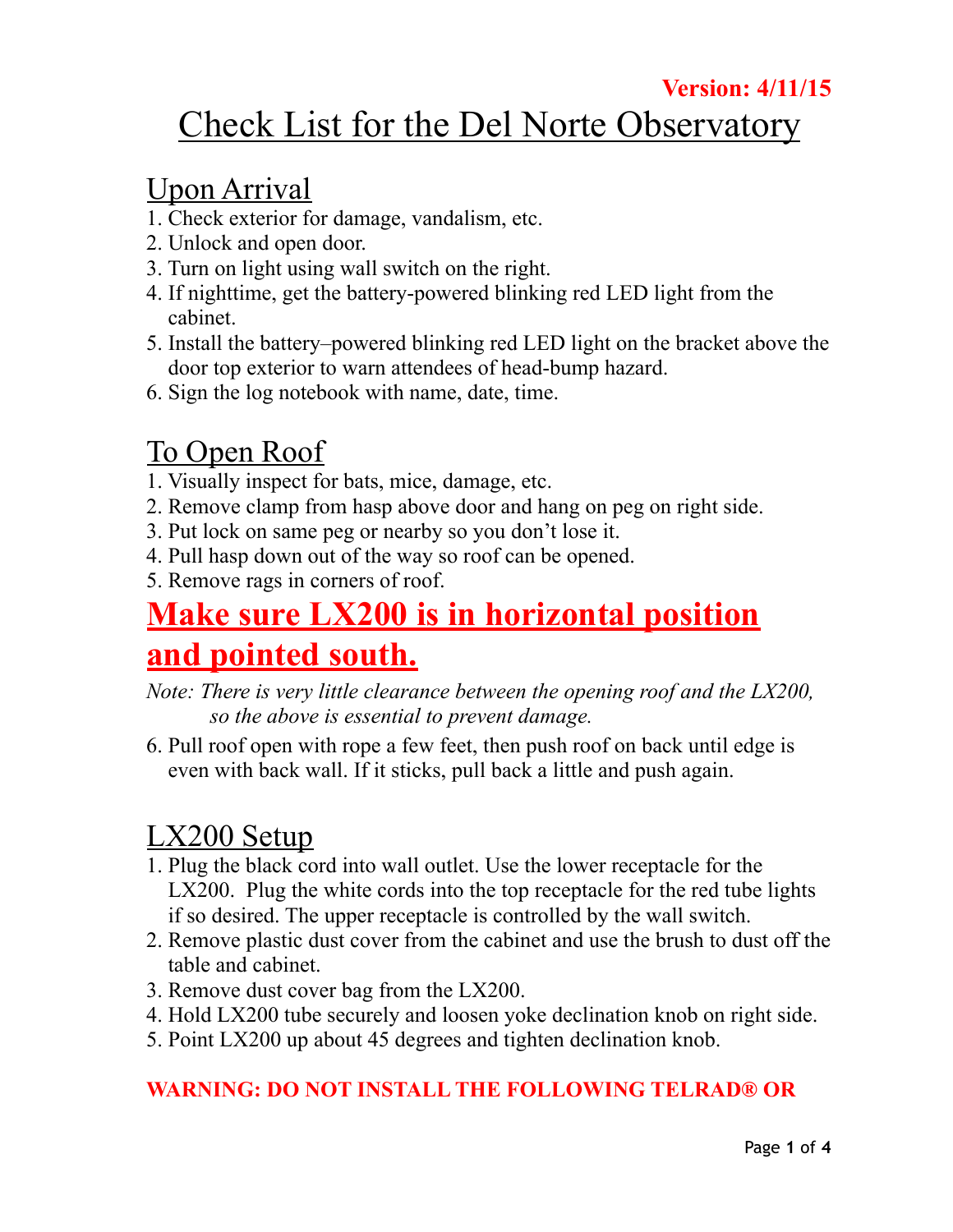#### **VIEWFINDER TELESCOPE DURING THE DAYTIME SINCE THE LX200 MIGHT ACCIDENTLY POINT AT THE SUN AND CAUSE PERMANENT EYE AND /OR EQUIPMENT DAMAGE.**

- 6. Remove Viewfinder telescope from cabinet and attach to left top brackets on LX200.
- 7. Remove battery-powered TELRAD® from cabinet and attach to right top brackets on LX200. The lens end of TELRAD® goes toward the front end of the LX200.
- 8. Turn battery-powered TELRAD® on.
- 9. Remove eyepiece case from cabinet and place on table for use.
- 10. Remove round plastic film canister from eyepiece hole of LX200 and put in eyepiece case.
- 11. Insert diagonal into eyepiece hole and lightly finger tighten securing screw.
- 12. Insert lowest power eyepiece, i.e. 32 mm, into diagonal and lightly finger tighten securing screw.
- *Note: For eyepieces, the lower or smaller the mm number, the higher the power.*
- 13. Plug the declination cord into the "DEC Motor" receptacles on the yoke and base.
- 14. Hold LX200 tube securely and loosen declination knob on right side.
- 15. Move tube to level position and still pointing south.
- 16. Plug the keypad into the keypad receptacle and hang it on the base plate.
- 17. Plug power cord into the 18vDC receptacle.
- 18. Check that the switch in on "N" for Northern Hemisphere.
- 19. Remove cover on front lens of LX200 and place near the eyepieces.

#### **WARNING: DO NOT REMOVE COVER ON FRONT LENS DURING THE DAYTIME SINCE THE LX200 MIGHT ACCIDENTLY POINT AT THE SUN AND CAUSE PERMANENT EYE AND /OR EQUIPMENT DAMAGE.**

*If the cover is removed during daytime, there is a 10 inch solar filter in the cabinet that can be placed over the front lens for observing sun spots, eclipses, planetary solar transits, etc.*

- 20. Hold LX200 tube securely and loosen declination knob on right side.
- 21. Move LX200 tube until dial on left side reads "O" and re-tighten knob.
- 22. Loosen the Right Ascension (R.A.) lever on the base and turn the LX200 until the R.A. Vernier pointer and Hour Angle pointer post are lined up. (See photo on Page 3 of the manual.) Yoke arms are now parallel to the power panel.
- 23. Lightly finger tighten the (R.A.) locking lever.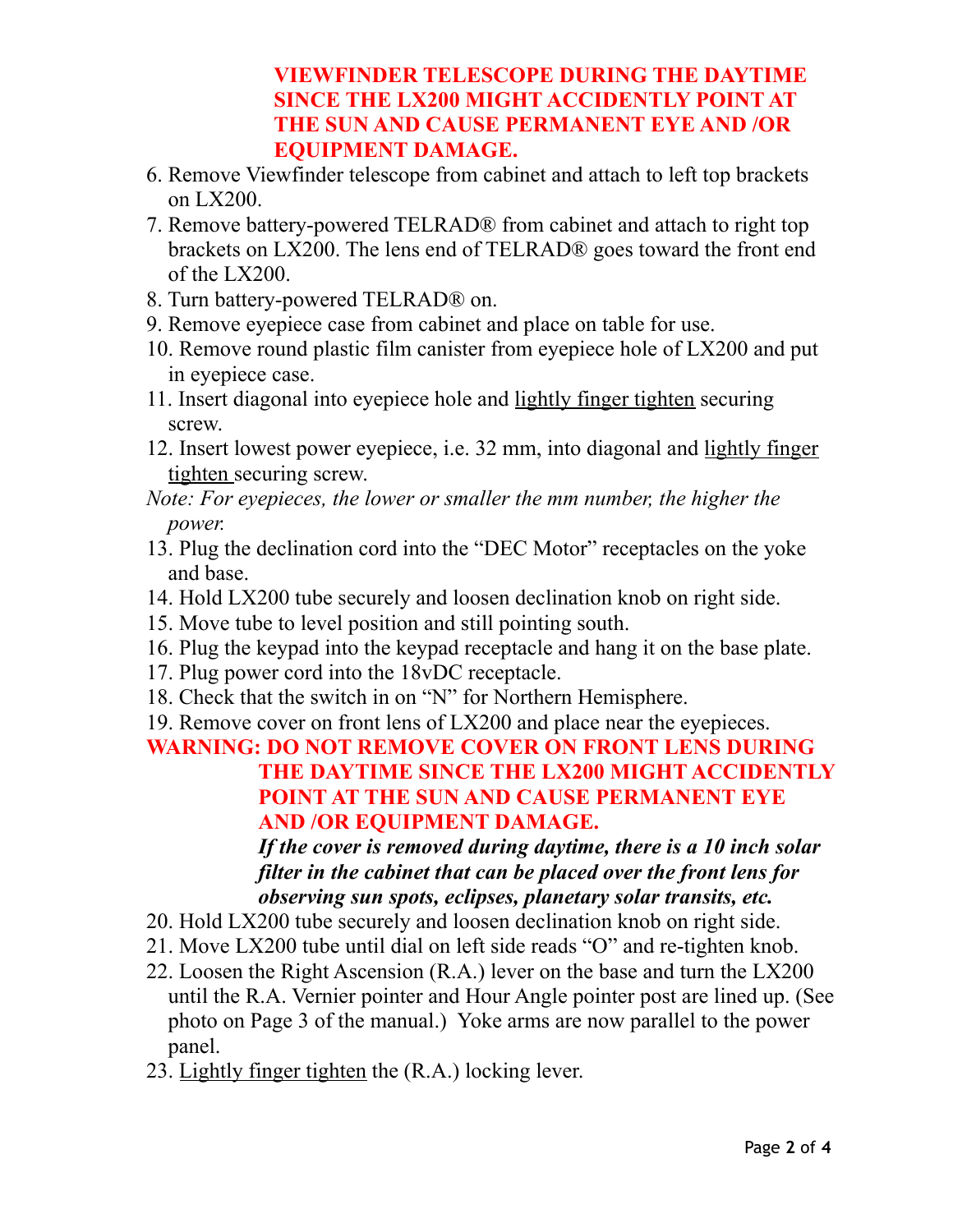# Keypad Setup

- 1. Do a "Two Star" alignment using instructions on the keypad. Refer to the factory manual Page 12 for additional information and Appendix C for available stars for the time of year. Note: Alignment is better if you use two bright stars fairly far apart. Don't use Polaris or stars that are exactly overhead.
- 2. Center objects in the field of view. If they drift off-center during the night, re-center and key "Enter" until you hear a "beep." This recalculates the computer for a more accurate tracking alignment.

#### Planets

Key the "Star" button and enter 901 to 909 for planets moving out from sun. The Moon is included as 904.

### Deep Sky

Messier Objects: See manual Appendix C. Enter "M" then the Messier Number and then key "Go To".

### Closing the Observatory

- 1. Turn on the lights
- 2. Turn off the LX200.
- 3. Loosen the (R.A.) locking lever and point the LX200 south.
- 4. Hold LX200 tube securely and loosen declination knob on right side.
- 5. Point LX200 up about 45 degrees and retighten declination knob.
- 6. Turn off the battery powered TELRAD®.
- 7. Remove the TELRAD®, put it in its case and then in the cabinet.
- 8. Remove Viewfinder telescope and place in cabinet.
- 9 Remove eyepiece and diagonal and put back in case with other eyepieces.
- 10. Insert round plastic film canister into eyepiece hole.
- 11 Hold LX200 tube securely and loosen declination knob on right side.
- 12. Move LX200 tube to horizontal position.
- 13. Place cover on front of LX200 lens.
- 14. Remove declination cord and keypad and place in the cabinet.
- 15. Unplug power cords at LX200 and at the wall outlet.

# **Make sure LX200 is in horizontal position,**